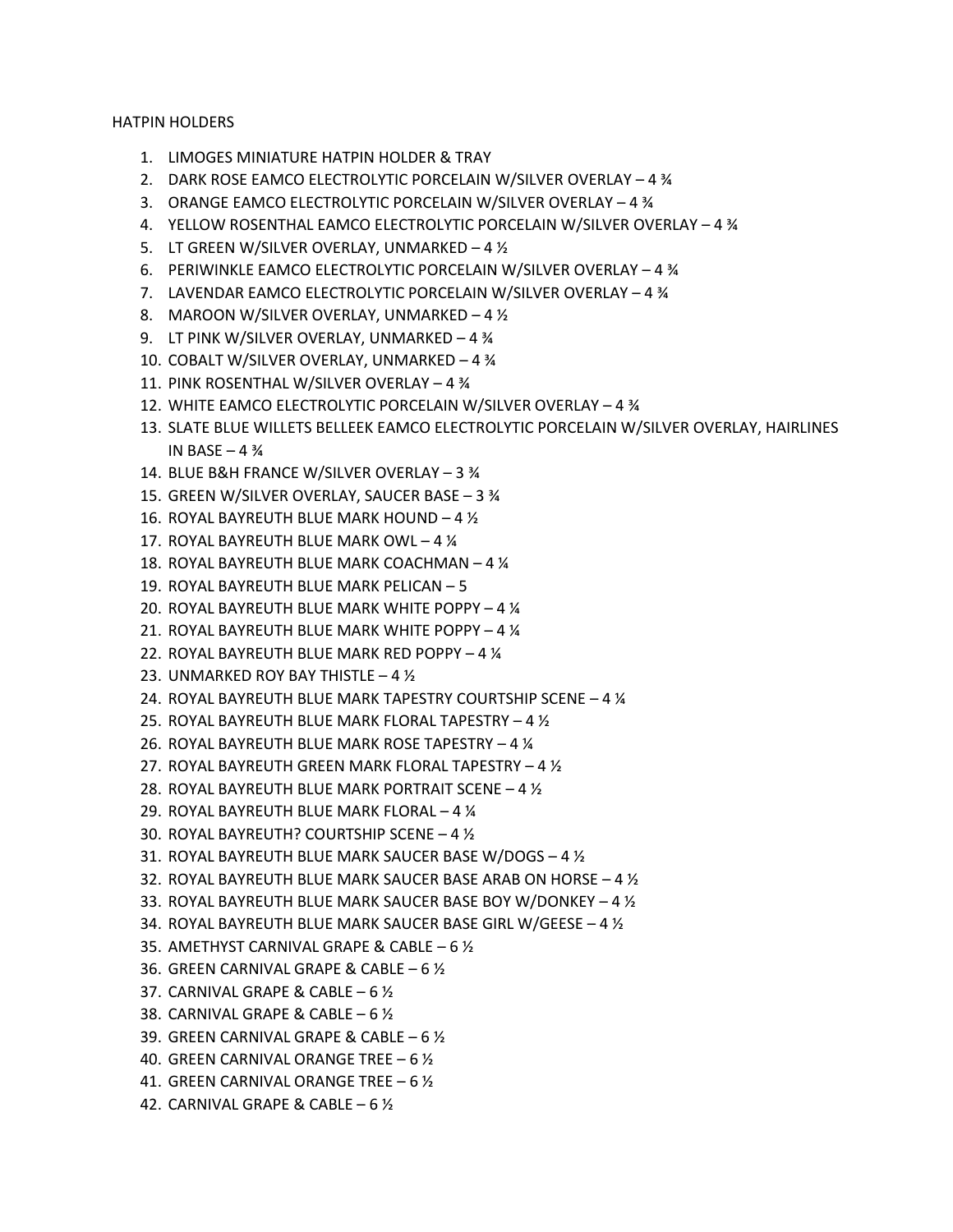- 43. MARIGOLD CARNIVAL 1977 GOOD LUCK HOACGA 6 ½
- 44. APPLE GREEN CARNIVAL 1980 GOOD LUCK HOACGA 6 ½
- 45. MARIGOLD CARNIVAL ORANGE TREE 6 ½
- 46. CARMEL SLAG ORANGE TREE 6 ½
- 47. MARIGOLD CARNIVAL ORANGE TREE 6 ½
- 48. MARIGOLD CARNIVAL GRAPE & CABLE 6 ½
- 49. MARIGOLD CARNIVAL GRAPE & CABLE 6 ½
- 50. MARIGOLD CARNIVAL GRAPE & CABLE 6 ½
- 51. CARNIVAL GLASS 7"
- 52. MARIGOLD CARNIVAL GLASS 7"
- 53. DECORATED CRANBERRY 5
- 54. CHINA IRRID. GRAPE AND CABLE 6 ¼
- 55. BAVARIA HP PORTRAIT WITH MATCHING HAT PIN 3 ½
- 56. HALLMARKED SILVER FIGURAL OPOSSUM WITH MATCHING HAT PIN 4
- 57. SILVER SET "HIAWATHA'S WOOING" WITH MATCHING PINS HIAWATHA & LAUGHING WATER 7
- 58. SILVER AND FELT WITH AMETHYST GOLF CLUB 6
- 59. HALLMARKED SILVER WITH DOUBLE AMBER THISTLE AND OAK LEAVES 7
- 60. HALLMARKED SILVER WITH LARGE AMBER THISTLE AND LOOPED ORNAMENT 8
- 61. HALLMARKED SILVER WITH SILVER THISTLE 5 ¾
- 62. HALLMARKED SILVER C.H. WITH AMETHYST THISTLE  $-4\frac{1}{2}$
- 63. HALLMARKED SILVER WITH AMETHYST THISTLE AND OAK LEAVES 4
- 64. SILVER WITH FIGURAL KANGAROO 6 ½
- 65. HALLMARKED SILVER EMBOSSED WITH DEER AND ANTLER TOP 7
- 66. HALLMARKED SILVER WITH AMETHYST THISTLE AND OAK LEAVES 4
- 67. WEDGEWOOD STYLE ROSE O'NEILL KEWPIE GERMANY IN BLUE AND WHITE 3 ¾
- 68. WEDGEWOOD STYLE ROSE O' NEILL KEWPIE GERMANY IN BLUE AND WHITE 4 ½
- 69. BLUE AND WHITE WEDGEWOOD TYPE ENGLAND WITH EAGLE AND SHIELD 4 ¼
- 70. BLUE AND WHITE WEDGEWOOD TYPE ENGLAND WITH WOMAN AND TREES 4
- 71. SCHAFER AND VATER PINK AND BROWN TONE WITH DOUBLE LADY CAMEO 5  $\frac{1}{2}$
- 72. SCHAFER AND VATER GREEN LIGHTHOUSE STYLE WITH WHITE ROSES 4 ½
- 73. SCHAFER AND VATER GREEN LIGHTHOUSE STYLE WITH WHITE ROSES  $-4\frac{1}{2}$
- 74. SCHAFER AND VATER LADY IN HEAD DRESS 5 ¼
- 75. SCHAFER AND VATER 2 PIECE LAVENDER SET, HOLDER AND HAIR RECIEVER HOLDER 5 ½
- 76. SCHAFER AND VATER WITH LADY CAMEO 5
- 77. SCHAFER AND VATER LAVENDER ORIENTAL LADY 4 ¼
- 78. BAVARIA WITH PORTRAIT OF TWO BOYS 4 ¾
- 79. COBALT WITH HEAVY GOLD GILT FLORAL DÉCOR 4
- 80. LIMOGES WITH GILT DÉCOR 4 ½
- 81. CHINA WITH FLORAL MEDALLIONS AND OVERALL GILT DÉCOR 4 ½
- 82. LIMOGES CHINA FLORAL DÉCOR 5 ¼
- 83. HANDPAINTED CHINA FLORAL 4 ½
- 84. SATSUMA PORTRAIT 4 ¼
- 85. LIMOGES FLORAL DÉCOR 5
- 86. GERMAN PINK AND GREEN PIGS AT PUMP 4 ¼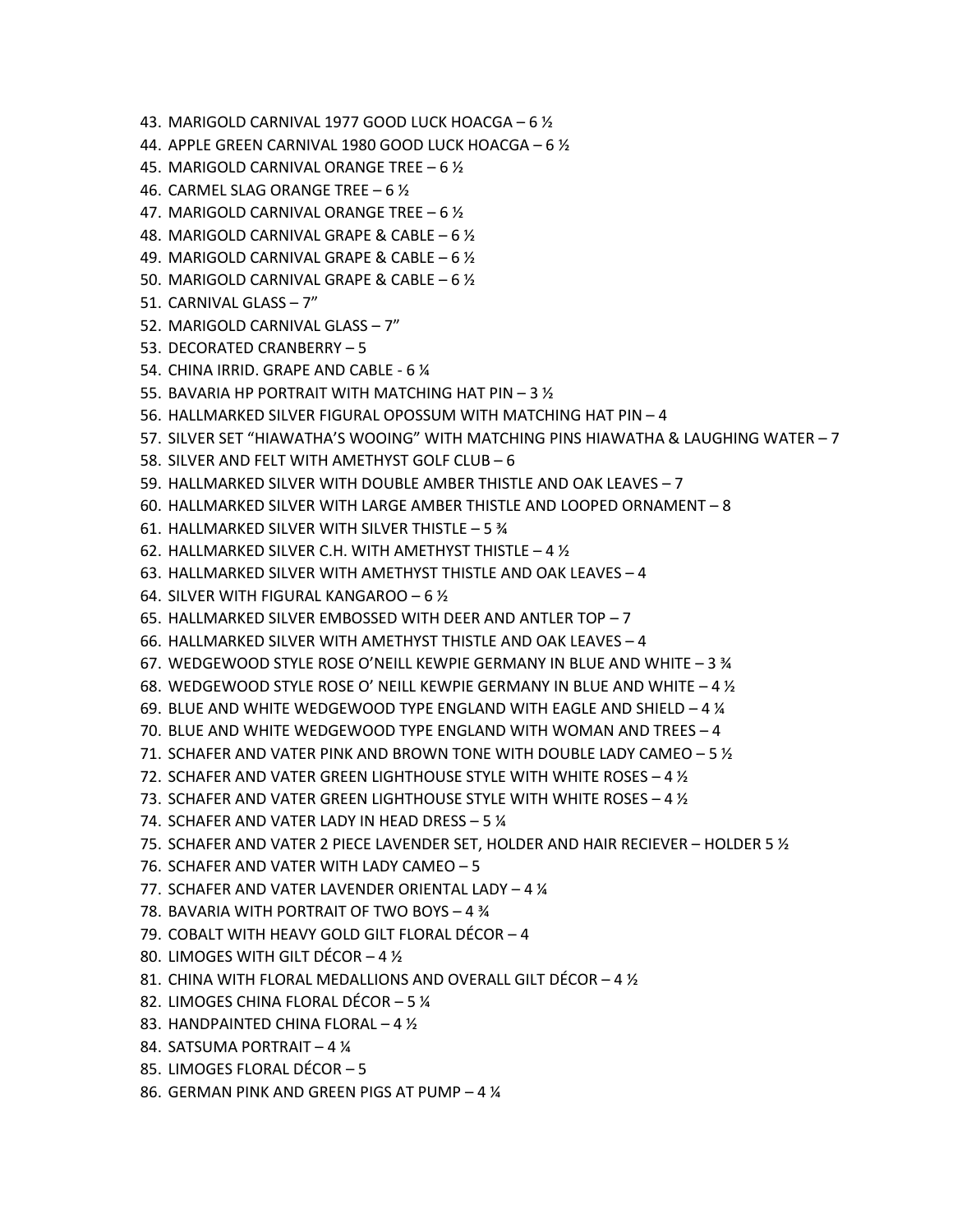| 87. MADE IN ENGLAND FLORAL DÉCOR - 4 1/2                                            |
|-------------------------------------------------------------------------------------|
| 88. ROYAL AUSTRIA WITH BIRDS - 4 1/4                                                |
| 89. GREEN AND WHITE CHINA WITH FLORAL SWAGS - 4 1/2                                 |
| 90. HANDPAINTED FLORAL VIOLETS - 3 34                                               |
| 91. BAVARIA WITH ROSES - 4 %                                                        |
| 92. R.S. GERMANY HANDPAINTED FLORAL - 4 1/2                                         |
| 93. AUSTRIA PRINCESS LOUISE WITH FLORAL BAND - 5                                    |
| 94. SATSUMA SCENIC WITH HEAVY GILT - 3 1/2                                          |
| 95. CRYSTAL 6 PANEL $-6$                                                            |
| 96. CRYSTAL - 5 1/2                                                                 |
| 97. FROSTED CRYSTAL WITH FLORAL AND GILT DÉCOR - 5 1/2                              |
| 98. IRRID. CARNIVAL GRAPE AND CABLE - 6 %                                           |
| 99. CRYSTAL 6 PANEL - 5 %                                                           |
| NIPPON GILT AND FLORAL DÉCOR - 4 1/2<br>100.                                        |
| 101.<br>NIPPON FLORAL PITCHER STYLE $-5\%$                                          |
| 102.<br>NIPPON FLORAL PITCHER STYLE $-5\frac{1}{2}$                                 |
| 103.<br>HANDPAINTED CHINA FLORAL WITH GILT LIZARD HANDLE - 5                        |
| NIPPON WITH GILT DÉCOR $-5$<br>104.                                                 |
| NIPPON SCENIC $-5\frac{1}{4}$<br>105.                                               |
| <b>FRANCE FLORAL DÉCOR - 4 <math>\frac{1}{2}</math></b><br>106.                     |
| 107.<br>VICTORIA AUSTRIA PORTRAIT "WELSH TEAPARTY" - AS IS - 4 %                    |
| 108.<br>HAND PAINTED CHINA FLORAL $-4\frac{3}{4}$                                   |
| HAND PAINTED CHINA FRUIT DÉCOR - 5 $\frac{1}{4}$<br>109.                            |
| ROYAL DUX VASE HATPIN HOLDER - 7 1/4<br>110.                                        |
| R.S GERMANY CHINA HOLDER W/EXPERIMENTAL COLOR SWATCHES - 4 1/2<br>111.              |
| 112.<br>ROYAL DUX STYLE VASE HATPIN HOLDER - 7 %                                    |
| HAND PAINTED CHINA FLORAL WITH MEDALLION OF TWO DOGS " SOUR PLUMS" - 4 3/4<br>113.  |
| BAVARIA FLORAL AND FERN LEAF DÉCOR - 4 %<br>114.                                    |
| DELPHINE ENGLAND FLORAL DÉCOR - 4"<br>115.                                          |
| HANDPAINTED FLORAL AND LEAF DÉCOR $-4\frac{3}{4}$<br>116.                           |
| HANDPAINTED CHINA WITH GILT DÉCOR AND DRAGON MEDALLION " LONDON" - 5<br>117.        |
| WEDGEWOOD STYLE GREEN & WHITE W/CHERUB & LADY PICKING GRAPES, AS IS - 5 1/2<br>118. |
| 119.<br>TUNSTALL ENGLAND BLUE & WHITE W/FIGURES OF WOMEN & TREES, HALLMARKED        |
| SILVER BAND - 4                                                                     |
| 120.<br>SCHAFER AND VATER LIGHT PINK WITH LADY CAMEOS $-5\frac{1}{2}$               |
| 121.<br>BLUE BISQUE TREE STUMP WITH CHERUB AND FACE OF MAN IN TREE - 3 1/2          |
| 122.<br><b>BISQUE LIGHT GREEN AND WHITE WITH CHERUB -5</b>                          |
| 123.<br>LIMOGES HAND PAINTED FLORAL - 3 %                                           |
| 124.<br>HAND PAINTED CHINA WITH ROSES - 5 $\frac{1}{2}$                             |
| <b>BISQUE BUST OF CRYING CHILD - 4</b><br>125.                                      |
| ENGRAVED SILVER WITH OVERALL FLORAL MOTIF - 5 $\frac{1}{2}$<br>126.                 |
| WHITE IRRID. WITH HEAVY GILT DÉCOR - 4 1/4<br>127.                                  |
|                                                                                     |

- 128. CELLULOID FLARED VASE STYLE 5 ¼
- 129. HAND PAINTED CHINA STICK PIN HOLDER 1 ½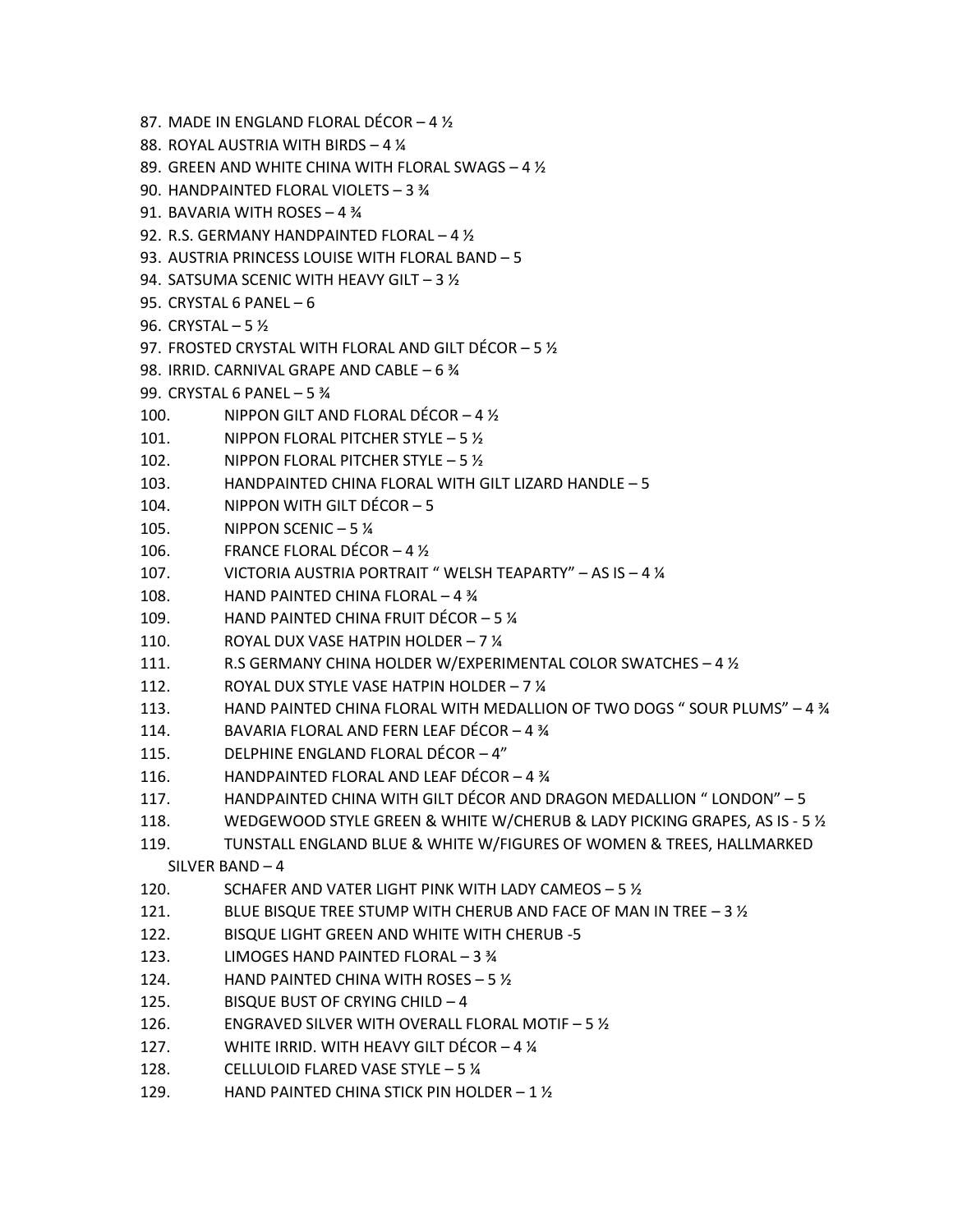- 130. CELLULOID FLARED VASE STYLE 5 ½
- 131. R.S. GERMANY HAND PAINTED FLORAL 7
- 132. HAND PAINTED GERMANY FLORAL 7
- 133. R.S. GERMANY HAND PAINTED FLORAL 7
- 134. MAKRED POV. SXE. E.S. HAND PAINTED FLORAL 7
- 135. BAVARIA HAND PAINTED FLORAL, ARTIST SIGNED RAGOUSE 7
- 136. HAND PAINTED FLORAL 7
- 137. R.S. GERMANY HAND PAINTED FLORAL, WITH HAIRLINE 7
- 138. VIENNA AUSTRIA HAND PAINTED FLORAL WITH BUTTERFLIES 7
- 139. BAVARIA HAND PAINTED FLORAL, ARTIST SIGNED RAGOUSE 7
- 140. R.S. GERMANY HAND PAINTED FLORAL 7
- 141. HAND PAINTED FLORAL SGND. M.J ROCHETTE 7
- 142. HAND PAINTED FLORAL 7
- 143. BAVARIA HAND PAINTED FLORAL 7 ¼
- 144. BAVARIA HAND PAINTED FLORAL 7
- 145. BAVARIA HAND PAINTED FLORAL SGND. MAUVILLEO 7
- 146. HAND PAINTED FLORAL CHINA 7
- 147. HAND PAINTED YELLOW ROSE, OCT 20 1985 MORRIS TOWN NJ H&HH MEETING 6 ½
- 148. SIGNED PRUSSIA HAND PAINTED FLORAL AS IS- 7
- 149. PRUSSIA HAND PAINTED FLORAL 7
- 150. CHINA HAND PAINTED MISTLE TOE, ARTIST SIGNED H.HALLIN 4 ½
- 151. PRUSSIA HAND PAINTED CHINA YELLOW ROSES 7
- 152. CHINA HAND PAINTED FLORAL ICC OF H&HH 1977- 2001 8 ½
- 153. BAVARIA HAND PAINTED CHINA FLORAL SGND. RAGOUSE 7
- 154. ROSENTHAL HAND PAINTED W/THREE LEAF CLOVERS 4 ¾
- 155. HAND PAINTED CHINA FLORAL 4
- 156. ROSENTHAL HAND PAINTED FLORAL TULIPS -5
- 157. HAND PAINTED CHINA BERRIES 4 ½
- 158. ROSENTHAL HAND PAINTED CHINA FLORAL 4 ¾
- 159. LIMOGES HAND PAINTED CHINA FLORAL 3 ¾
- 160. P.L. LIMOGES HAND PAINTED FLORAL 4 ½
- 161. WHITE CHINA WITH GILT DÉCOR AND EMBLEM "A" PROPERTY OF HOTEL ADELPHIA 5
- 162. HAND PAINTED CHINA FLORAL 5 ½
- 163. PICKARD WITH FLORAL WREATHS 5
- 164. AUSTRIA HAND PAINTED FLORAL 5
- 165. WILLOW ART CHINA W/DECOR "HATPINS, JERUSALEM" 5
- 166. NIPPON SCENIC WITH AIRPLANE 4 ½
- 167. HAND PAINTED CHINA FLORAL WITH MEDALLION "SOUTHPORT" 5
- 168. R.S. GERMANY HAND PAINTED FLORAL 4 ½
- 169. JAPAN SCENIC "SOUVENIR OF BOSTON" 5
- 170. LIMOGES HAND PAINTED FLORAL WITH ATTACHED GILT RING TREE 4
- 171. LIMOGES FLORAL DÉCOR SAUCER BASE 5 ½
- 172. BLUE AND WHITE CHINA WITH EMBLEM "OLD NORTH CHURCH, BOSTON MASS." 4 ¼
- 173. JAPAN FLORAL SAUCER BASE 4 ¼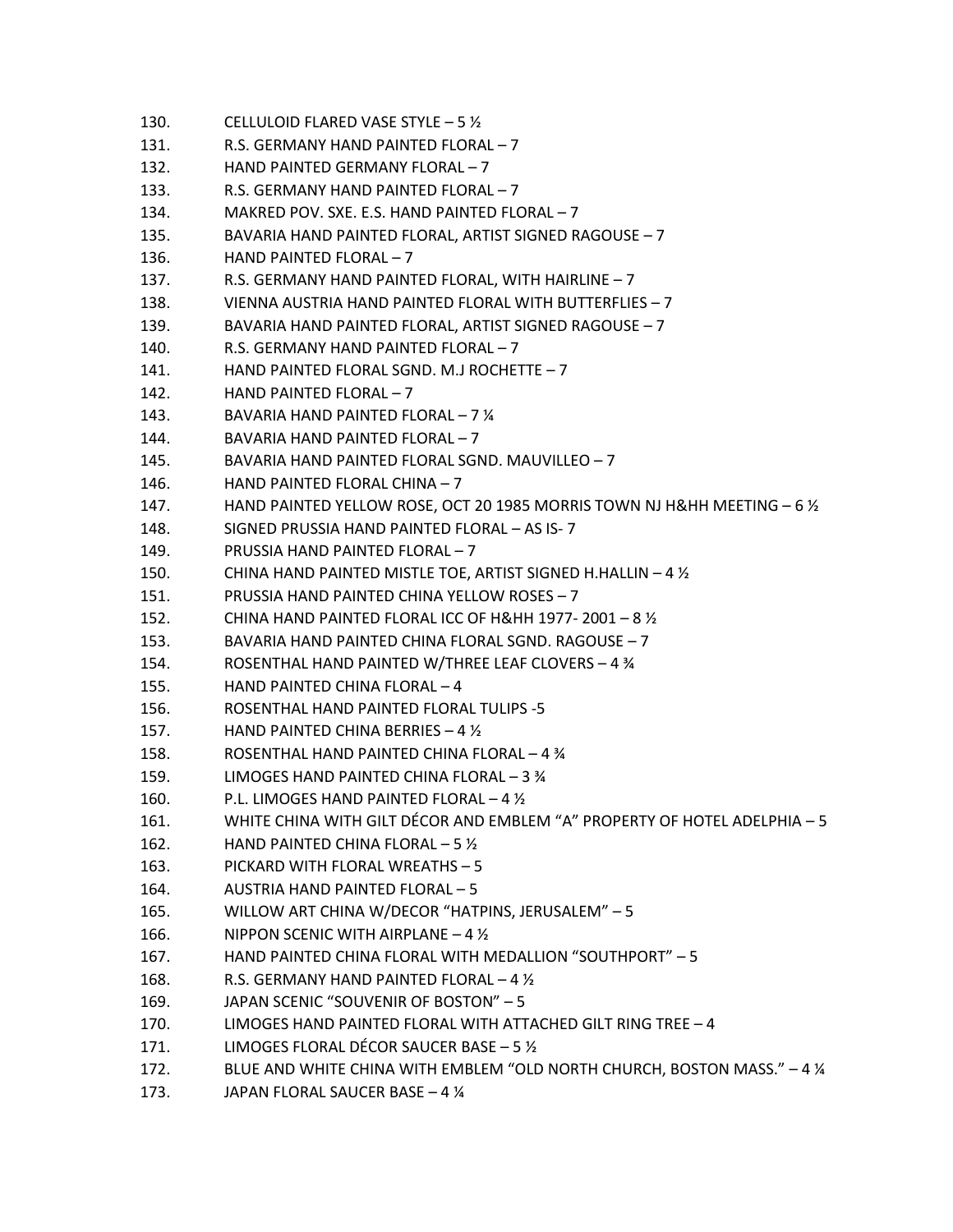| CHINA MARKED ENGLAND WITH CENTER EMBLEM "DUBLIN" - AS IS- 3 34                  |
|---------------------------------------------------------------------------------|
| PINK TO GREEN CHINA DÉCOR "STATE HOUSE, BOSTON" - 4                             |
| H. P. CHINA WITH MEDALLION OF WOMAN AND CHILD AND SILVER BAND - 4 $\frac{1}{2}$ |
| CARLTON STOKE ON TRENT WITH SHIELD "SOUTHSEA" - 3 %                             |
| CARLTON STOKE ON TRENT "LUCKY WHITE HEATHER FROM AYR" - 3 %                     |
| LIMOGES HAND PAINTED FLORAL ARTIST SIGNED - 4                                   |
| HAND PAINTED CHINA FLORAL - 4                                                   |
| DÉCOR CHINA FLOWER FORM $-4\frac{1}{4}$                                         |
| LIMOGES HAND PAINTED WITH BUNNIES AND SQUIRRELS - 3 %                           |
| SATSUMA PORTRAIT - 3 %                                                          |
| HAND PAINTED FLORAL WITH MONOGRAM "M" - 5                                       |
| R.S. GERMANY CHINA IVORY COLOR WITH GILT DÉCOR & MONOGRAM "M"- 4 1/2            |
| BAVARIA FLORAL - 4 %                                                            |
| FIGURAL ROYAL BAYREUTH - 5                                                      |
| ROSENTHAL FLORAL DÉCOR - 4 %                                                    |
| GERMANY H.P. FLORAL - 4 1/4                                                     |
| H&CO. BAVARIA H.P. CHERUB - 1/4                                                 |
| H.P. NIPPON W/GRAPEVINE $-5$                                                    |
| H.P. FLYING GEESE W/GILT DÉCOR - 4 $\frac{3}{4}$                                |
| H.P. CHINA W/GRAPEVINES, ARTIST SIGNED - 4 $\frac{1}{2}$                        |
| H.P. GERMANY WHITE W/GUILT MONOGRAM "A" - 4 34                                  |
| R.S. GERMANY H.P. FLORAL $-4\%$                                                 |
| WEMYSS H.P. FLORAL $-6$                                                         |
| H.P. NIPPON W/GUILT DÉCOR - 4 $\frac{3}{4}$                                     |
| H.P. NIPPON W/ FLORAL BAND - 4 $\frac{1}{2}$                                    |
| H.P. CHINA FLORAL - 4 $\frac{1}{2}$                                             |
| ROSE O'NEIL KEWPIE - 5                                                          |
| 1984 ICCH & HH - 5 %                                                            |
| H.P. NIPPON W/YELLOW ROSES - 4 1/2                                              |
| H.P. NIPPON W/PINK ROSES - 3 $\frac{3}{4}$                                      |
| HP FRANCE FLORAL $-4$ $\frac{1}{2}$                                             |
| RS PRUSSIA HP FLORAL - 4 1/2                                                    |
| ROYAL DUX TYPE VASE STYLE FLORAL - 6                                            |
| ROYAL CRESCENT BAVARIA HP DÉCOR - 4 1/2                                         |
| HP HAVILAND FLORAL $-$ 3 $\frac{3}{4}$                                          |
| HP NIPPON FLORAL 2 PC SET (HOLDER & TRAY) - 5                                   |
| HP LIMOGES FLORAL - 5 %                                                         |
| YELLOW & WHITE CHINA W/HP DÉCOR - 4 1/2                                         |
| HP BAVARIA FLORAL W/BIRDS - 5 %                                                 |
| AUSTRIA YELLOW CHINA - 4 $\frac{1}{2}$                                          |
| HP BAVARIA FLORAL - 4 $\frac{1}{2}$                                             |
| HP ROYAL BAVARIA FLORAL - 5                                                     |
| PINK, BLACK & WHITE W/FLORAL BAND - 5                                           |
| HP CHINA FLORAL - 4 3⁄4                                                         |
|                                                                                 |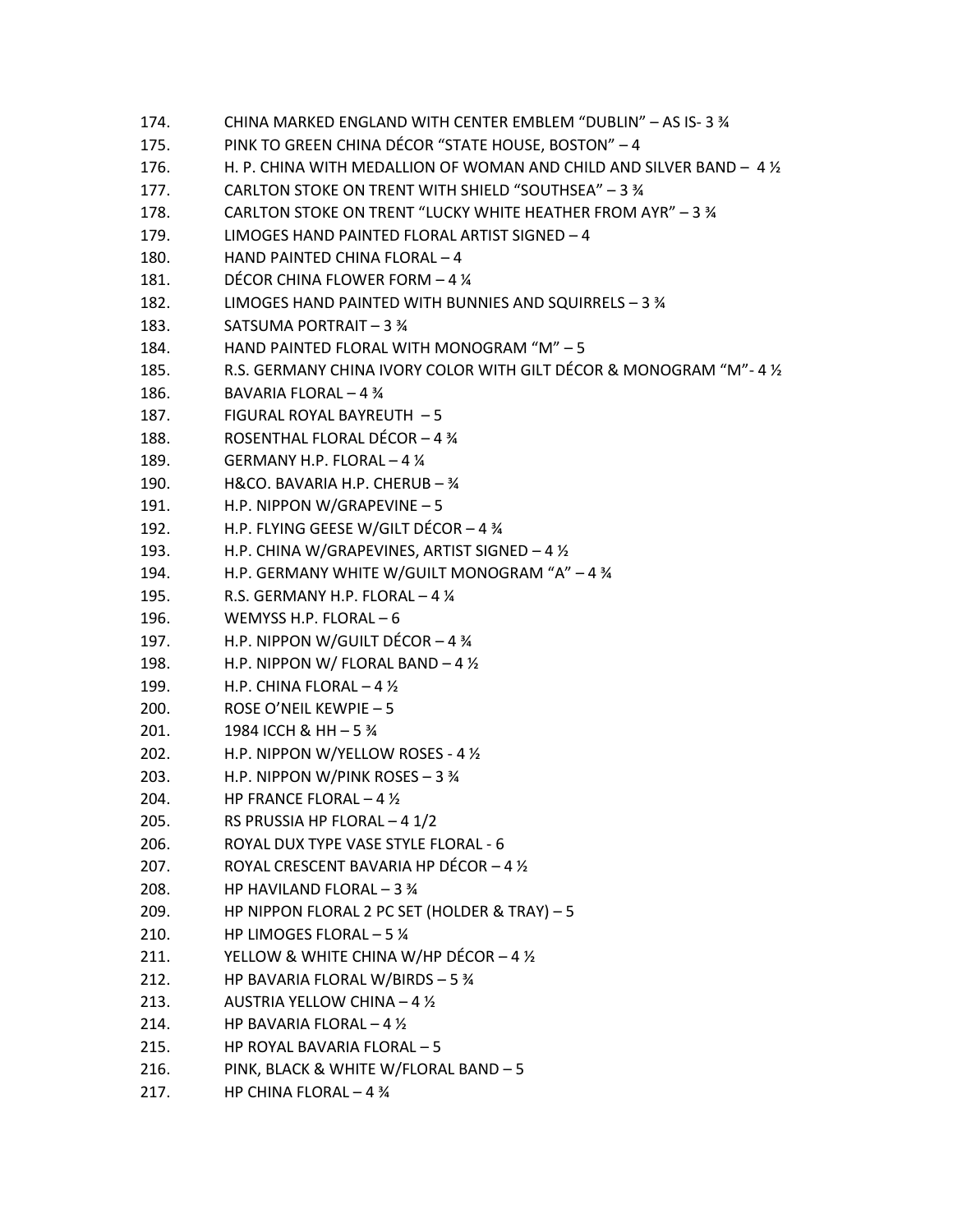| 218. | LIMOGES HP FLORAL - 4 $\frac{1}{2}$                           |
|------|---------------------------------------------------------------|
| 219. | CHINA SATSUMA TYPE - 4                                        |
| 220. | CHINA ORIENTAL FIGURAL - 3 %                                  |
| 221. | CHINA ORIENTAL FIGURAL W/SAUCER BASE - 5                      |
| 222. | H&C AUSTRIA HP PORTRAIT SCENE - 4 %                           |
| 223. | CHINA ART DECO STYLE W/GILT DÉCOR - 4 $\frac{1}{2}$           |
| 224. | HP NIPPON FLORAL $-4\frac{3}{4}$                              |
| 225. | BAVARIA W/MAROON SYMBOLS - 4 %                                |
| 226. | RS GERMANY BLUE $-4\frac{1}{2}$                               |
| 227. | HP FLORAL 3 PART HOLDER (HOLDER, STICK PIN HOLDER, RING TREE) |
| 228. | HAVILAND PORTRAIT DECORATED HANGING HOLDER - 7 %              |
| 229. | SCHAFER & VATER CAMEO HANGING HOLDER - 6 %                    |
| 230. | HP FLORAL CHINA HANGING HOLDER - 7                            |
| 231. | SCHAFER & VATER CAMEO HANGING HOLDER - 6 %                    |
| 232. | LIMOGES FLORAL HANGING HOLDER - 6 $\frac{1}{2}$               |
| 233. | CELLULOID W/FLORAL DÉCOR - 5 ¼                                |
| 234. | CELLULOID $-7\frac{1}{2}$                                     |
| 235. | CELLULOID - $9\frac{1}{2}$                                    |
| 236. | ART DECO CELLULOID W/GIRL IN GOWN - 7 1/4                     |
| 237. | CELLULOID W/FIGURE OF MAN & DUCKS - 3 34                      |
| 238. | CELLULOID-5                                                   |
| 239. | CELLULOID - 5 %                                               |
| 240. | CELLULOID DBL PILLAR STYLE $-3\frac{3}{4}$                    |
| 241. | CELLULOID W/WEIGHTED BASE - 5 %                               |
| 242. | CELLULOID $-5\%$                                              |
| 243. | SCHAFER & VATER WASH TUB W/3 CHILDREN & FROG - 3 %            |
| 244. | JASPERWARE LIGHTHOUSE W/FLOWERS - 4 1/2                       |
| 245. | SCHAFER & VATER DBL CAMEO W/TASSELS - 5                       |
| 246. | SCHAFER & VATER LIGHTHOUSE W/FLOWERS - 4 1/2                  |
| 247. | WILLOW ART CHINA SEASHELL FORM W/CREST - 3 1/4                |
| 248. | LT PINK CHINA FIGURAL W/3 CHILDREN'S HEADS - 3 1/4            |
| 249. | WILLOW ART CHINA SEASHELL FORM W/CREST- 3 1/4                 |
| 250. | CHINA FIGURAL BIRD ON LIMB - 5 1/4                            |
| 251. | GERMANY CHINA FIGURAL CLOWN - 6 $\frac{1}{2}$                 |
| 252. | CHINA FIGURAL OF GIRL & PIG - 5 1/2                           |
| 253. | GOLD CASTLE JAPAN LADY IN GOWN FIGURAL - 5 1/4                |
| 254. | PLATED SILVER FIGURAL CHERUB ON TURTLE W/UMBRELLA - 4 1/4     |
| 255. | PLATED SILVER SPHERE ON PEDESTAL - 4                          |
| 256. | STERLING? RINGED SPHERE ON WTD BASE - 4 %                     |
| 257. | PLATED SILVER FIGURAL BOY & ACORN - 3 1/2                     |
| 258. | PLATED SILVER SPHERE ON BASE - 4                              |
| 259. | PLATED SILVER VASE STYLE W/FLORAL DESIGN - 4 1/2              |
| 260. | STERLING HARP - 5 %                                           |
| 261. | ART DECO 4 CYLINDER PLATED SILVER - 9                         |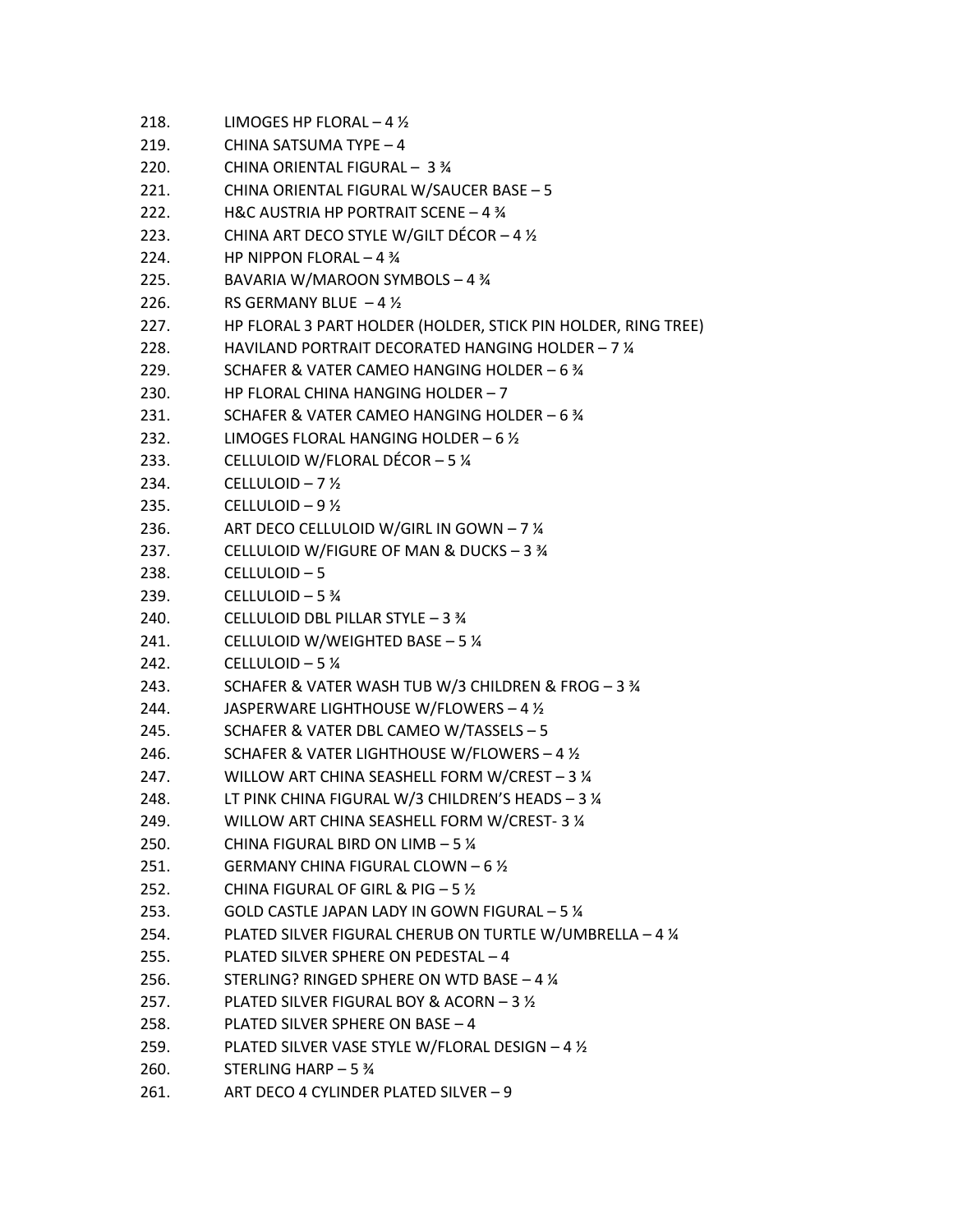| 262. | PLATED SILVER SQ FORM W/FLORAL EMBLEMS - 5 %                           |
|------|------------------------------------------------------------------------|
| 263. | LIMOGES GOLD DÉCOR $-4\frac{1}{4}$                                     |
| 264. | STERLING? FIGURAL DEER W/ANTLERS - 5 %                                 |
| 265. | BENEDICT PLATED SILVER W/EGYPTIAN DÉCOR - 4 $\frac{1}{2}$              |
| 266. | GOLD PLATED ROUND 4 COLUMN STYLE - 5 %                                 |
| 267. | PLATED SILVER RECTANGULAR FORM $-3\frac{1}{2}$                         |
| 268. | STERLING CLIP ON STYLE $-2$                                            |
| 269. | STERLING? FIGURAL BILLIKEN - 1 ¾                                       |
| 270. | STERLING HARP FIGURAL - 2 %                                            |
| 271. | TIFFANY & CO STERLING PIN CUSHION STYLE W/FIGURAL ROSE $-2\frac{1}{2}$ |
| 272. | EMBOSSED SILVER DRAGON HEADS ON MARBLE BASE - 4                        |
| 273. | BRASS PLATED LADIES BOOT $-6\frac{1}{2}$                               |
| 274. | CAST METAL FIGURAL OSTRICH - 6 1/2                                     |
| 275. | METAL SCULPTED FIGURAL DEER LYING BY TREE - 5                          |
|      | 276. SCHAFER & VATER STYLE LIGHTHOUSE W/BEAR - 4 1/4                   |
| 277. | METAL SCULPTED FIGURAL DOG BY TREE - 5                                 |
| 278. | TORQUAY WARE FLORAL - 4 1/2                                            |
| 279. | TORQUAY WARE W/HUMMINGBIRD - 4 1/2                                     |
| 280. | TORQUAY WARE FLORAL - 4 1/2                                            |
| 281. | TORQUAY WARE FLORAL W/VERSE - 4 1/2                                    |
| 282. | JAPAN FIGURAL BIRD - 7 $\frac{1}{4}$                                   |
| 283. | MONT ST MICHAEL HP FLORAL W/LIONS & SHIELD DÉCOR – 5                   |
| 284. | CHINA LADY HEAD PLANTER $-6\frac{1}{2}$                                |
| 285. | JAPAN FIGURAL BIRD - 7 1⁄4                                             |
|      | 286. CHINA FIGURAL SOLDIER - 5 3/4                                     |
| 287. | ALLENTON'S ENGLAND FIGURAL ENGLISHMAN – 5 ¼                            |
| 288. | SCHAFER & VATER TYPE NOVELTY MAN'S HEAD - 3 $\frac{1}{2}$              |
| 289. | SCHAFER & VATER W/EMBOSSED FIGURE OF GENTLEMAN - 5                     |
| 290. | ART DECO STICK PIN HOLDER                                              |
| 291. | HP CHINA STICK PIN HOLDER                                              |
| 292. | PIN CUSHION STYLE STICK PIN HOLDER                                     |
| 293. | FIGURAL HOOF W/PIN CUSHION - 3 $\frac{1}{2}$                           |
| 294. | PIN CUSHION W/METAL BASE "HAWLEY'S HAT & BONNET CARRIER" - 3 1/2       |
| 295. | PIN CUSHION W/METAL BASE "HAWLEY'S HAT & BONNET CARRIER" - 4           |
| 296. | PIN CUSHION STYLE W/SILVER PLATE BASE - 3 1/2                          |
| 297. | FIGURAL BONNET ON STAND - 7                                            |
| 298. | FIGURAL DRESS FORM ON STAND - 7 $\frac{1}{2}$                          |
| 299. | FIGURAL DOLL $-5\frac{1}{2}$                                           |
| 300. | FIGURAL BONNET - 2 1/2                                                 |
| 301. | HANGING TYPE - 7                                                       |
| 302. | UNMARKED ARCADIAN CHINA W/TORQUAY CREST - 5                            |
| 303. | ARCADIAN CHINA W/CREST - 5                                             |
| 304. | ARCADIAN CHINA W/CREST-5                                               |
| 305. | ARCADIAN CHINA W/CREST, BADLY DAMAGED - 5                              |
|      |                                                                        |